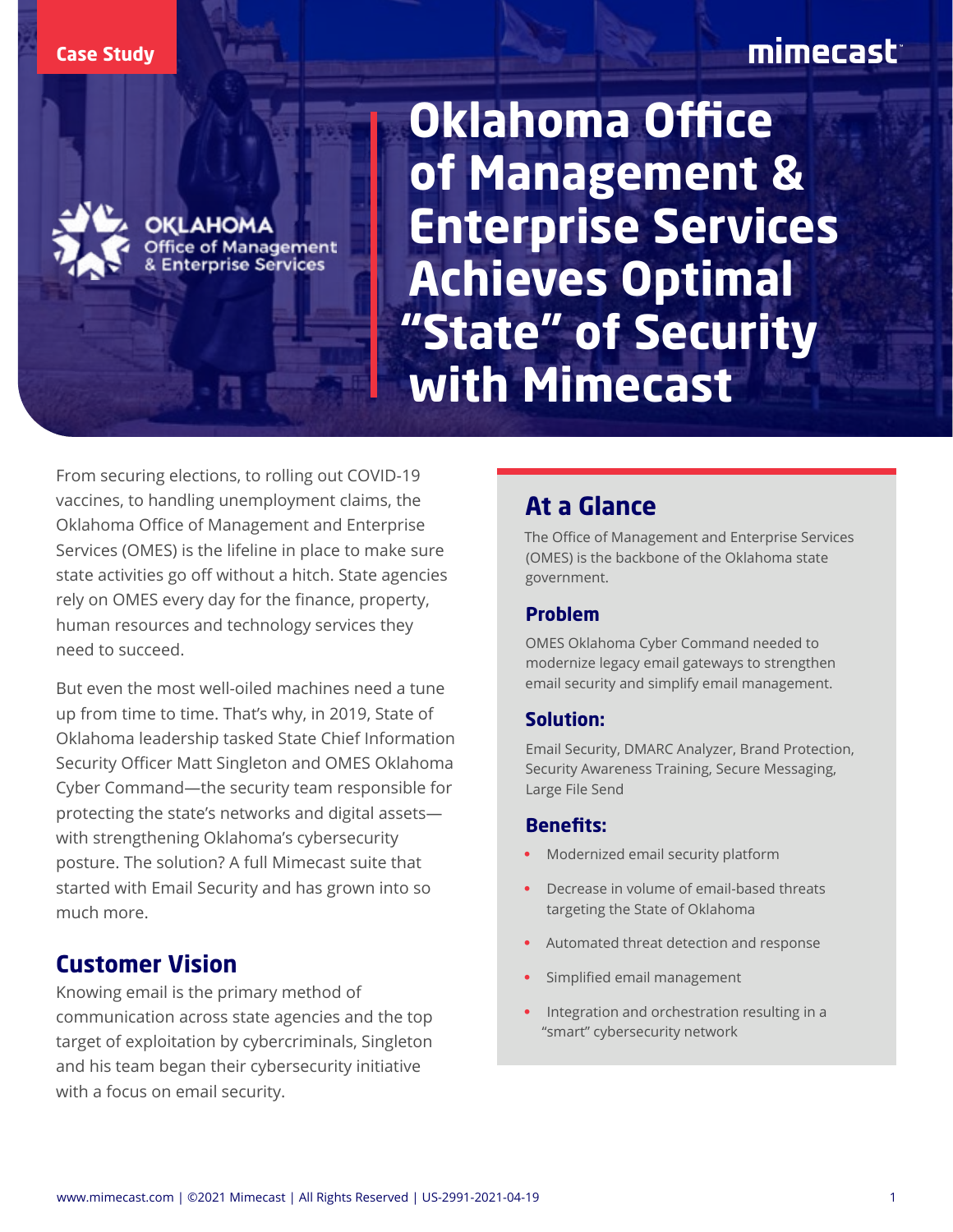## **"Beginning on day one with Mimecast, we saw a dramatic decrease in the number of IT tickets related to spam, malware and fraud. Mimecast has also automated threat detection and response, significantly accelerating our response time."**

*- Jason Franzman, Senior Security Engineer, OMES Oklahoma Cyber Command*

"Email is the lifeblood of our agencies, and bad actors take advantage of this fact by continuously hitting the state with phishing and spear phishing attacks, whaling campaigns and other email-based threats," says Singleton. "Because of this, we knew our first priority had to be modernizing and strengthening our email security strategy.

## **Customer Strategy**

The state was using antiquated secure email gateways, which made it hard for Oklahoma Cyber Command to defend against the daily onslaught of email-based cyberattacks.

"Our legacy technology forced us to manually build custom rules and filters and apply them across the state's 14 email gateways," says Jason Franzman, senior security engineer in OMES Oklahoma Cyber Command. "We also had to manually verify whether suspicious emails were actually a threat. It was impossible to keep up with the speed at which we were getting attacked."

In addition to these security issues, the geographically dispersed gateways made email monitoring and management processes difficult and time-consuming.

Singleton, Franzman and the rest of Oklahoma Cyber Command knew the key to overcoming these challenges was to consolidate and modernize its secure mail platform.

Singleton notes: "We conducted a comprehensive evaluation of several email security vendors, and Mimecast came out on top. The company offers an extremely robust feature set that is available through a single platform – and it's delivered at an affordable price point." Today, OMES is benefitting from Mimecast's Email Security, DMARC Analyzer, Brand Protection and Security Awareness Training offerings, as well as add-on features including Secure Messaging and Large File Send.

## **Customer Outcome**

"Moving to Mimecast has modernized, consolidated and transformed how the State of Oklahoma handles email security," says Singleton. "We faced several major challenges over the last 18 months, including securing the state election, and protecting agencies and citizens from contract tracing and vaccine rollout phishing attacks. Having Mimecast on board put us in a position to better defend against these threats."

Franzman adds: "Beginning on day one with Mimecast, we saw a dramatic decrease in the number of IT tickets related to spam, malware and fraud. Mimecast has also automated threat detection and response, significantly accelerating our response time."